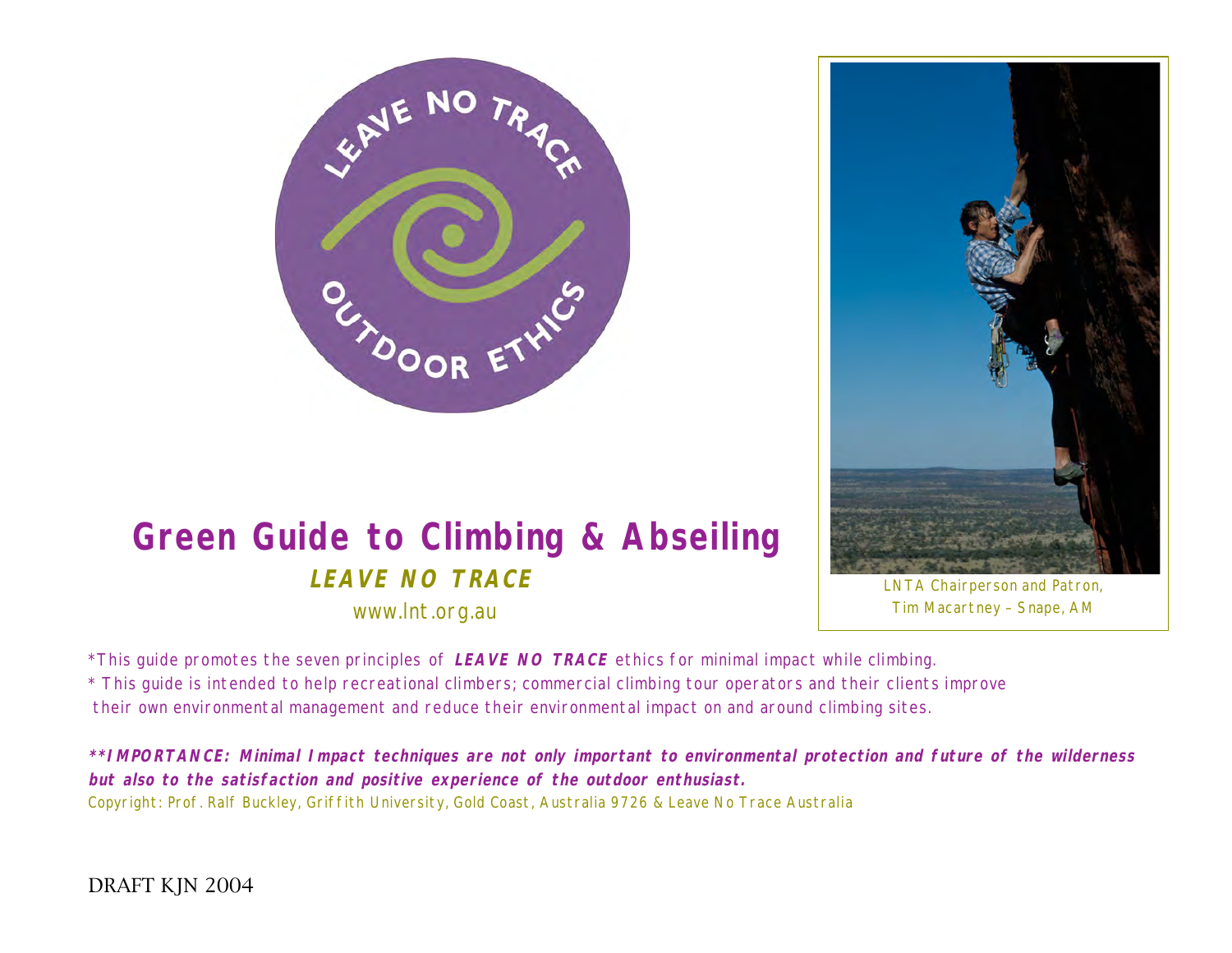# **Plan Ahead & Prepare**

- **Repackage Food.** Plan your meals carefully to reduce waste and leftovers. Repackage food into reusable containers or plastic bags to reduce the amount of potential rubbish or litter you bring to the river.
- **Carry Water.** Water is an extremely precious resource. Practice water conservation and carry extra drinking water.
- **Proper Equipment.** Bringing proper and adequate equipment can help you Leave No Trace. Plan on using a camp stove to cook your meals. Bring all the necessary equipment for washing dishes, straining dishwater and carrying out rubbish.
- **Safety.** Take all necessary safety equipment such as helmets, first aid kits Satellite phones or Epirbs, warm clothes, torches etc..
- **Knowledge of the Area**. Be familiar with the weather and water conditions that you might encounter.
- **Know the regulations.** Check with Land managers or owners for information and special considerations. Obtain permits or permission if required. There may be a group number requirement.
- Before establishing a new climb, carefully evaluate the impact compared with the benefit and consult with land management authorities where appropriate
- **Qualified Guides.** Check that your guides have adequate skills in first aid, and safety, health and hygiene, and dealing with clients as well as technical climbing skills. Guides also need a basic field knowledge of ecology in order to explain how "minimal impact" practices work.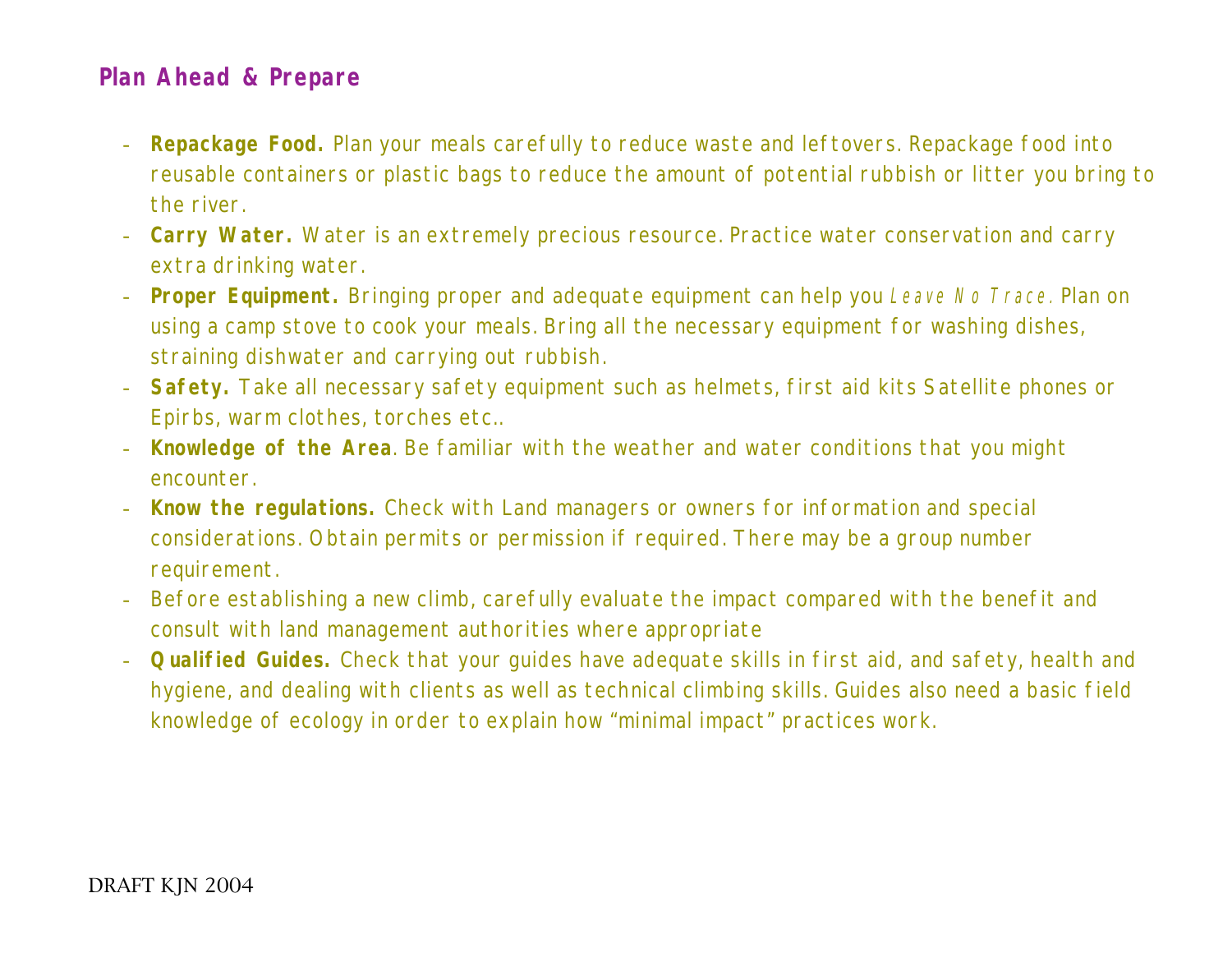## **Travel and Camp on Durable Surfaces**

**Climbing/Hiking**.

- In unspoilt areas, take care not to create new track. Spread out and walk carefully to avoid trampling.
- When approaching a climb, try to walk only where obvious tracks already exist and single file as much as possible to avoid widening the track.
- **Avoid disturbance** to vegetation, including gardening and excessive brushing.
- **Plant Species.** Find out about local vegetation to learn about those that are fragile and those that are resilient.
- **Avoid Marking.** Write accurate descriptions instead of marking the starts of climbs, which is unsightly to non-climbers.
- **Reduce Erosion.** Use the minimal impact techniques mentioned previously when travelling around cliff tops and bases to reduce the denudation and erosion of these areas. Tread lightly and avoid sensitive vegetation such as mosses and bog plants at the base of the cliff and heath areas at the top.
- **Unloading Gear**. Try to unload your gear and take breaks on large flat rocks or other durable ground to avoid damaging vegetation.
- Where possible use "lower offs" to avoid trampling of cliff top vegetation.
- **Avoid revegetation areas**.

**Rock Management.**

- Avoid directly damaging the rock by manufacturing a hold. (E.g. trundling or hold chipping.)
- Never change the character of an existing climb by adding fixed protection. Avoid creating new climbs that require fixed protection.
- Use chalk sparingly as it creates a visual impact and kills the surface algae leaving bare rock.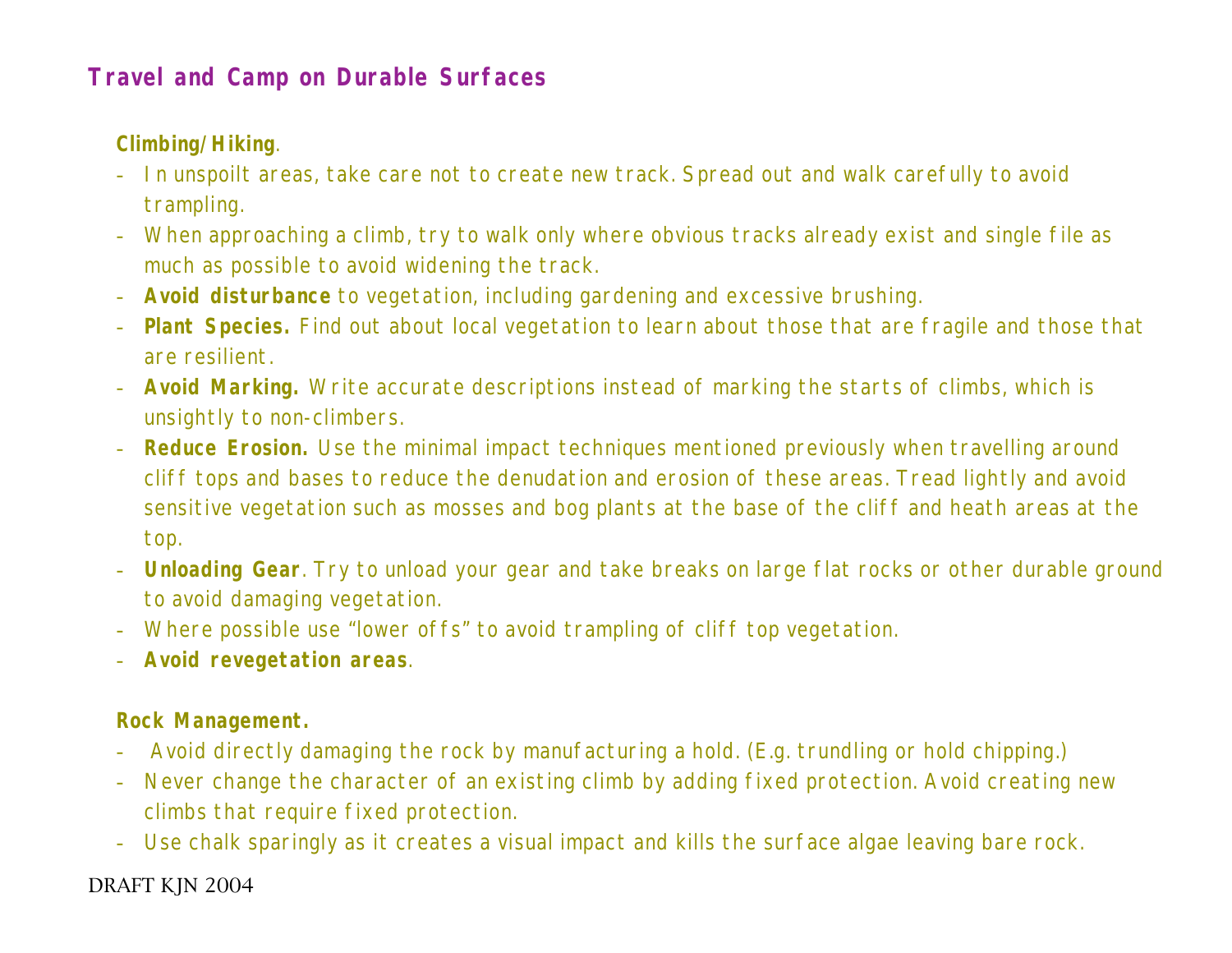- Fixed anchor points should be minimised and discreet. They should not be used at all in National Parks and other conservation areas.
- If trees are being used as belay points they must be adequately protected from girdling. There must be adequate padding between the belay point (sling, rope, etc.) and the tree.

#### **Camping.**

- If there is an established campsite, use it. Take care not to create new ones.
- Other wise camp on rock, sands, or gravel where impact is smallest. When these can't be found, then on areas with durable grasses or weeds.
- Avoid digging, landscaping and trenching around tents.
- When leaving a campsite, "naturalise it". Fluff up flattened grasses, brush away boot prints and replace any rocks that have been kicked or moved.
- Avoid damaging live shrubs, woody plants or branches.

# **Dispose of Waste Properly**

**Rubbish**

- Minimise the amount of rubbish by planning ahead.
- Pack out all rubbish including organic kitchen waste.
- Do not burn rubbish.
- Remove all slings and pack out any small bits of climbing rubbish like finger tape.

#### **Washing**

- Pans, cutlery and crockery should never be washed directly in water bodies.
- Wash 100 m from the edge of rivers and lakes.
- Pour used wash water through a fine mesh strainer to remove small food scraps to be carried out. Then scatter grey water on bushes, leaf litter or grassy areas, or into a small pit well away from water bodies.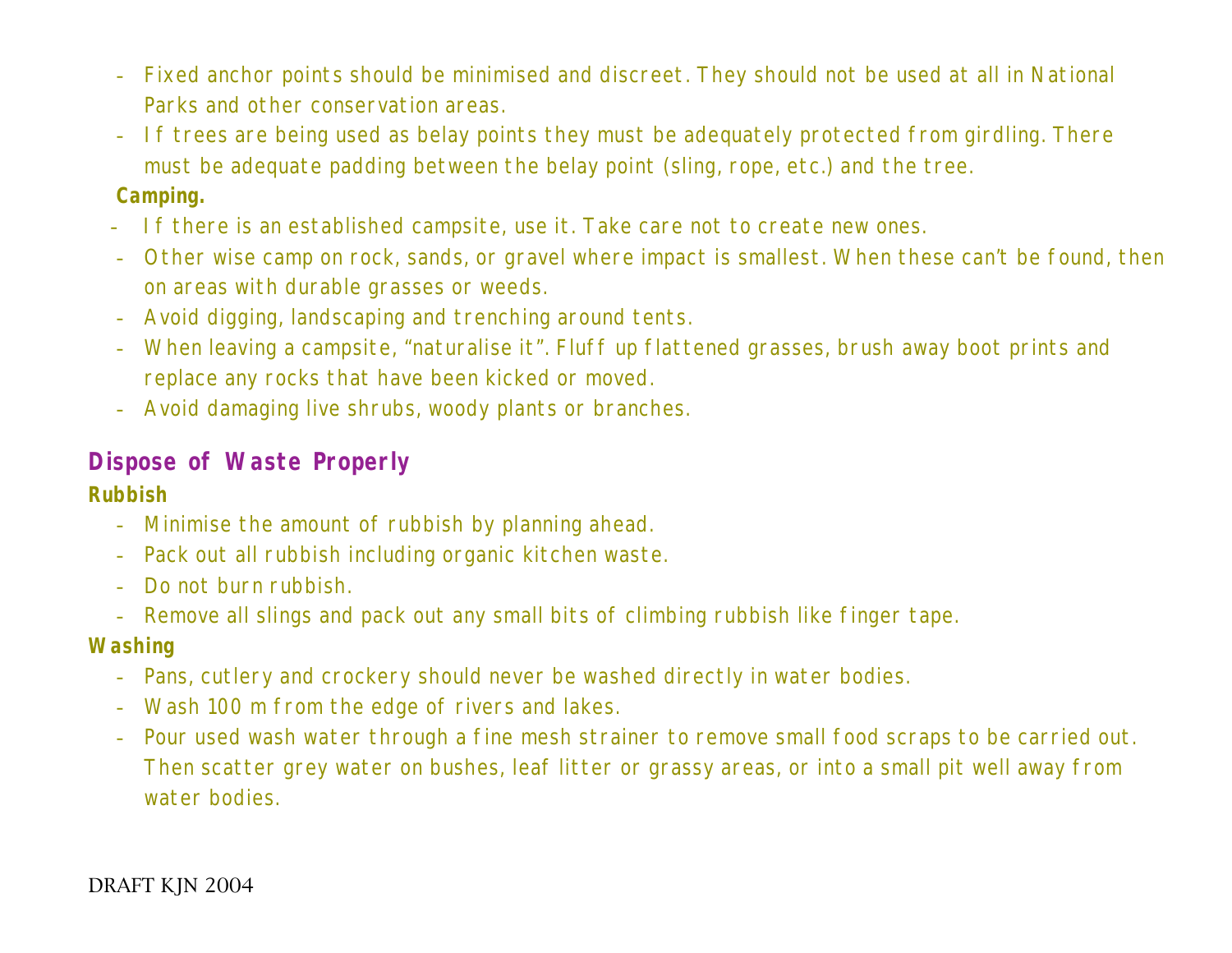- Use biodegradable detergent or preferably, no detergent at all. Instead, try using really hot water alone.
- Never use shampoo or soap in a river or lake. Try going without detergent for bathing.
- If bathing is necessary, use buckets or bush showers at least 100m away from the water body.
- Hand washing for hygiene after toileting should also be done with biodegradable detergent at least 100 m away from water bodies. Hand sanitisers also work really well for this.

#### **Toileting.**

- Use toilets and other developed sites for human waste disposal where they're available.
- Most National Parks recommend the method of burial disposal in low use areas. In this case individuals should bring a trowel to dig a cat hole 10–15 cm deep and greater than 100 m from water each time and well away from climbing routes.
- If toilet paper use is necessary, use it sparingly and bury it deeply or preferably, carry it out.
- Natural toilet paper like smooth stones, grass, sticks or bits of bark can make it possible to avoid man-made toilet paper all together. Make sure plant material is dead and of the non-irritating variety. These can be buried in the cat-hole as well.
- Urinate on bare ground away from vegetation, climbing routes and tracks.

## **Leave What You Find**

**Respecting Culture.**

- Avoid climbing close to Indigenous sites out of respect for the culture and to ensure their longevity. Land managers can advise you on these locations.

**Preserve Nature.**

- When we leave shells, feathers, flowers, fossils, artefacts and other objects of interest as we find them, we pass the gift of discovery on to those that follow.
- Educate by discovering the ecological niche role that these objects play.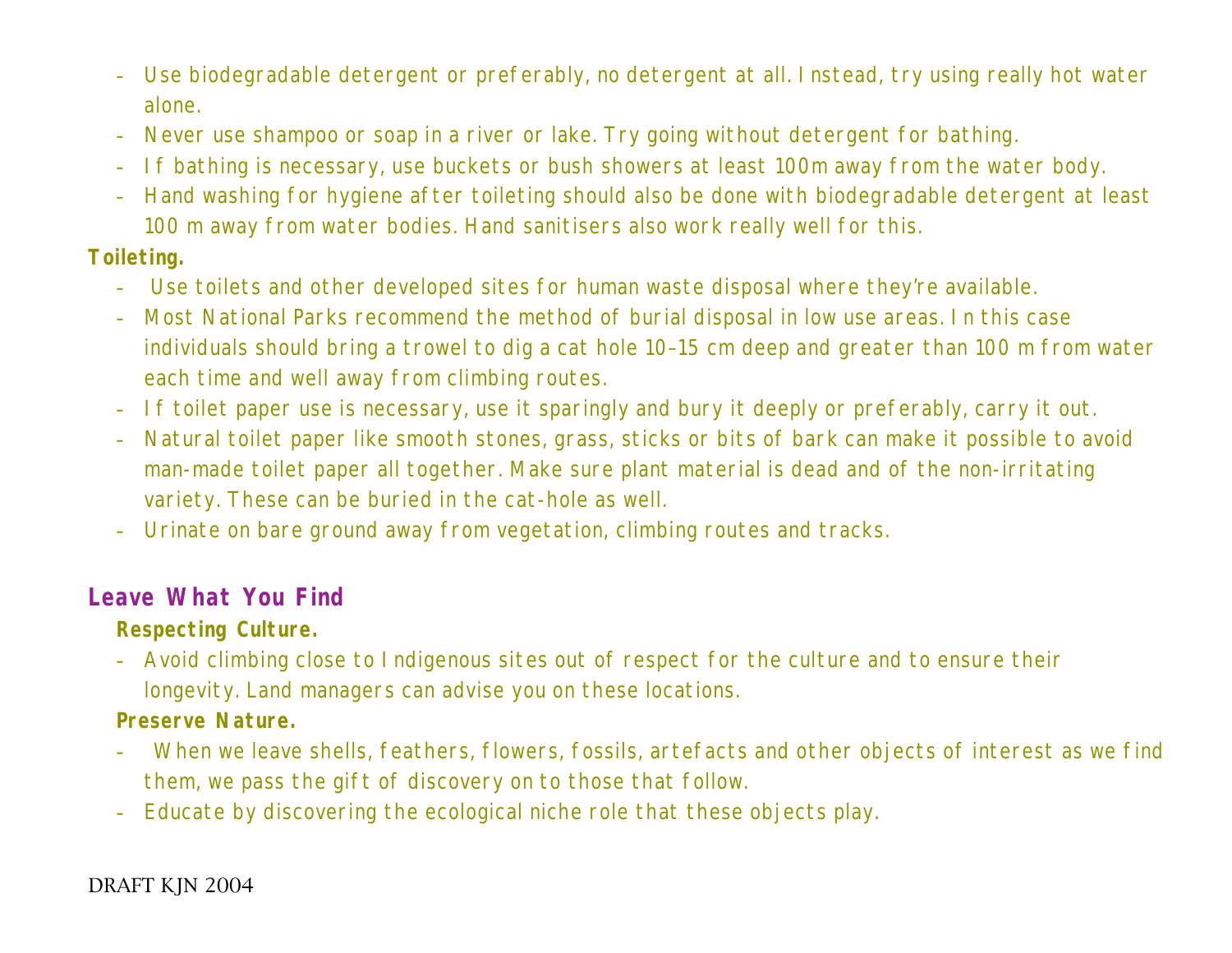- Avoid climbing at sites where rare and vulnerable plants or animals are found. Land managers can advise you of these locations.
- Retain the special qualities of every wilderness area for the long term.

**Preserve the Past.**

- It is illegal to excavate, disturb or remove archaeological, historical and cultural artefacts from any public or wilderness lands.

**Introduced Species.**

- Avoid Spreading Non-native plant and animal species that are generally impossible to eradicate once they are introduced.
- Avoid spreading diseases like Giardia or Cryptospiridium by properly disposing of human waste at least 100m from water.
- Do not transport flowers, weeds or aquatic plants into or out of the wilderness.
- Empty and clean out your packs, tents, pegs boots, boats, fishing equipment, vehicles and other gear after every trip. Water, mud and soil may contain harmful spores like Phytophthora Cinnamoni (dieback fungus) or tiny plants and animals, which can invade other environments.
- Use wash stations where provided.
- Help landowners and managers initiate control efforts by alerting them to infested areas.
- If a trip crosses areas known to contain pathogens, visit the un-infected area first.

#### **Minimise the Impact of Fires**

**Impacts of Campfires**

- Building campfires in many cases has compromised the natural appearance of the wilderness and the demand for firewood.
- Fire rings overflowing with ashes, half-burnt logs, food and trash are unsightly.
- Campfires can and do ignite bushfires.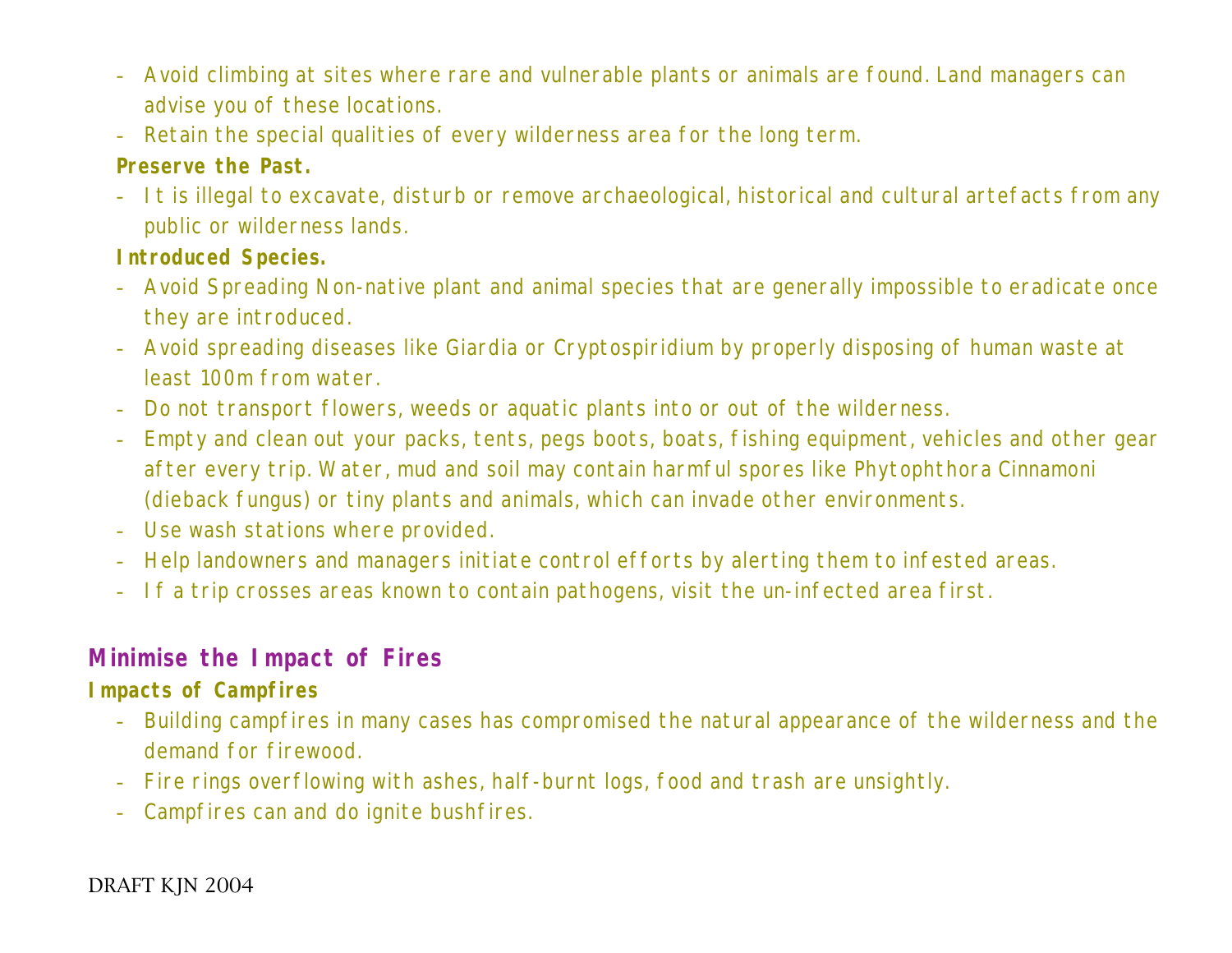**Local Regulations**

- Check with local landowners and managers as to whether fire building is permitted and in which season.

**Cooking**

- Preferably use a fuel stove first.
- Carry a light stove and enough fuel for cooking.
- Use a candle with drip catcher for light.

#### **Heat**

- Carry enough warm clothing so that fires for warmth are unnecessary.

**Minimal Impact Fires**

- If this is permitted and it is important to you, then build a minimal impact fire.
- Judge the wind, weather, location and wood availability.
- Choose small dead pieces of wood that are found on the ground. Do not break off branches from trees or bushes.
- Use pre-existing established fire rings. Dismantle and naturalise any extra fire rings.
- Where there are no fire rings build a mound fire. Lay down a large ground cloth or fire pan and collect sand, gravel or soil with a low organic content with a stuff sack and a trowel. Construct a pedestal approx. 25 cm thick by 75 cm in diameter on the ground cloth or fire pan.
- Burn all wood to ash and distinguish completely with water.
- Scatter cold ash widely and disperse the soil.

# **Respect Wildlife**

**Sensitivity**

- Understand through education the role each species plays in each environment in order to realise the importance of its position within an ecosystem.
- Realise the impact we as visitors have when we visit their habitats.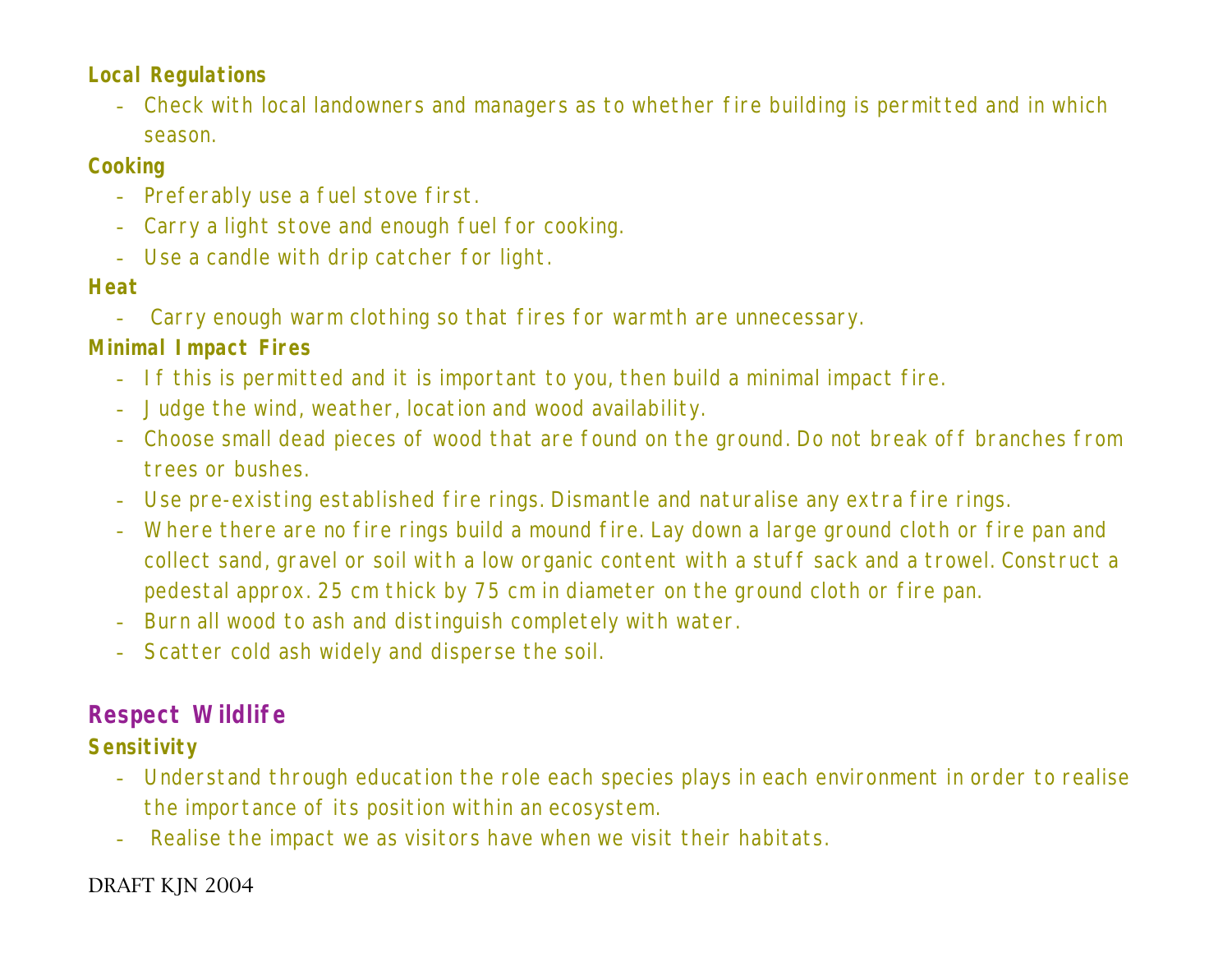- Avoid nesting sites of raptors during spring and summer. Watch the birds as they circle to identify crags to avoid.
- Observe animals from a distance so that they may go about their regular activities such as feeding, hunting or mating. Touching nests or young animals may cause their parents to abandon them.
- Never feed wild animals so that they do not develop a dependence or familiarity with humans and remain as wild as possible.
- Store food and rubbish securely and keep a clean camp.

**Pets**

- Wildlife and pets do not mix. Keep pets at home. **All National Parks restrict pets** so check for regulations first.
- Report any injured animals to the local land managers. Do not attempt to handle the animal.

### **Be Considerate of Your Hosts and Other Visitors**

**Respect your Hosts.**

- Learn about the cultural history of the land. Recognise, acknowledge and respect local knowledge. **Outdoor Etiquette.**

- We share the wilderness with other outdoor enthusiasts. Respect others' wilderness experience by examining our own behaviours to minimise any negative impacts.

**Cooperative Spirit.**

- Often we rely on others when mishaps occur. Our experiences often depend upon our treatment of others and their attitudes toward us.

**Keep a Low Profile.**

- Have rest breaks in discreet places to minimise impact on other groups. If possible camp out of sight and sound of other visitors. Try not to wear bright coloured cloths or use bright coloured tents that can cause disturbance to animals as well as other recreational users.

**Let Nature's Sound Prevail.**